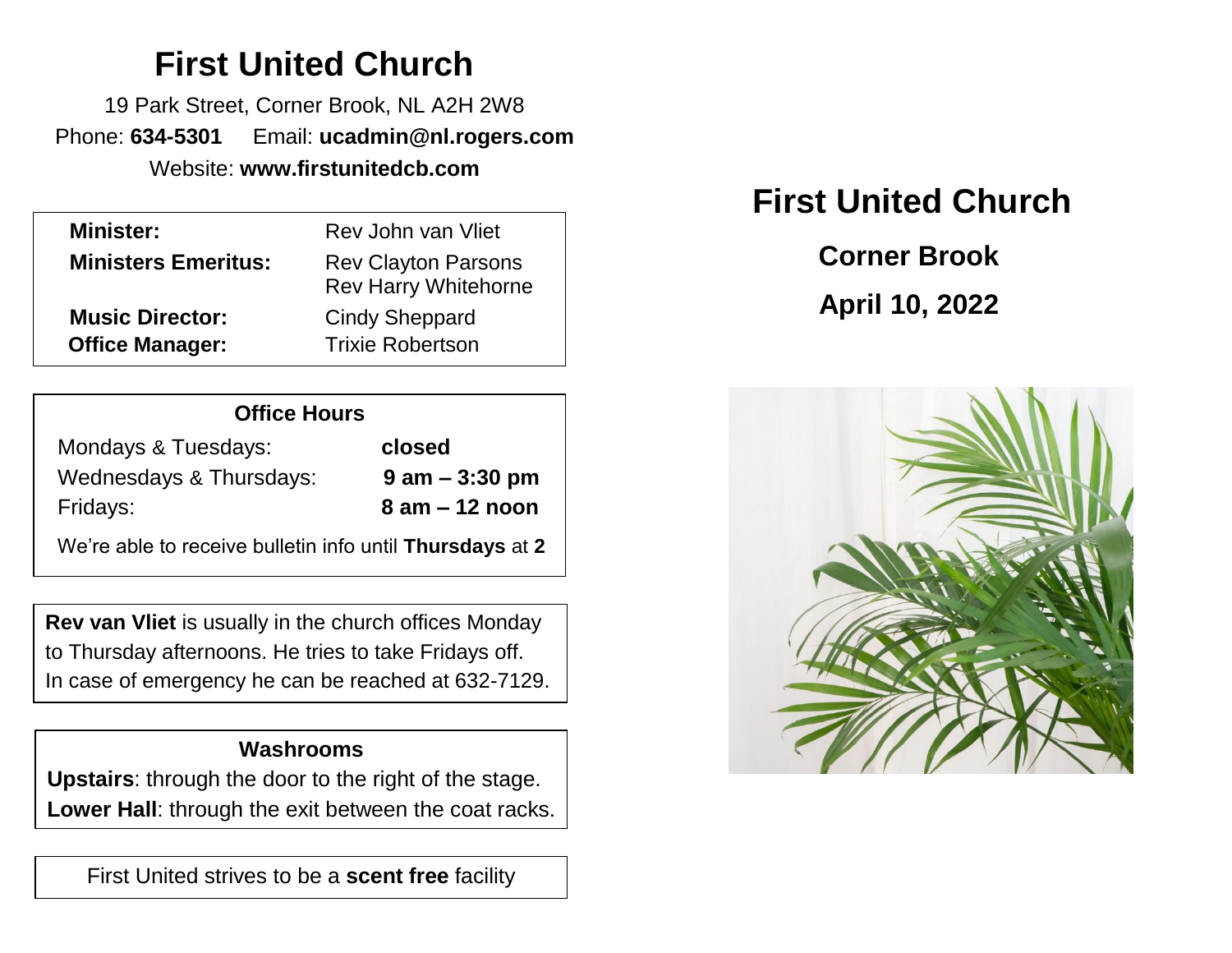## **First United Church April 10, 2022 – Palm Sunday**

Prelude

Welcome and Announcements

Silent Prayer

Call to Worship: (adapted from Psalms 118 & Luke 19)

- L: The stone rejected by the builders will become the foundation stone
- **P: Blessed is the one who enters in the name of the LORD!**
- L: If people remain silent on this day then the very stones would be compelled to shout.

| Hymn: All Glory Laud and Honour                        | VU 122        |
|--------------------------------------------------------|---------------|
| Prayer of Thanksgiving for God's Presence              |               |
| Hymn: Hosanna, Loud Hosanna<br>Reading: Luke 19: 28-40 | <b>VU 123</b> |
| Message: The Basis for Palm Sunday                     |               |
| Hymn: We Give You But Your Own                         | <b>VU 542</b> |
| <b>Offertory Prayer</b>                                |               |
| Community Prayer/Lord's Prayer                         |               |
| Hymn: Ride On! Ride on, in Majesty                     | VU 127        |
| <b>Blessing</b>                                        |               |
| Postlude                                               |               |

**Interesting fact 1:** We all "know" that Jesus had 12 disciples. Matthew and Mark agree on the names of all 12. Luke agrees with them on 11, but omits Thaddeus, opting instead for a second Judas. John mentions only 7 directly (including a second Judas whom he specially names 'Judas, not Iscariot'), but one of John's 7 is Nathaniel, who isn't mentioned in any of the other gospels. So, all tolled, there are 14 disciples named in the four gospels – leading to the assumption that the number 12 was more symbolic than an actual tally.

**Interesting fact 2:** Despite the iconic name of this day, the first three Gospels don't mention palms at all. Matthew, Mark and Luke all agree that the crowds laid coats on the road. John is the only Gospel account that mentions palms.

#### **Holy Week Schedule**

| April 14 – Maundy Thursday at 7 pm |
|------------------------------------|
| April 15 - Good Friday at 10 am    |
| April 17 – Easter Sunday at 11 am  |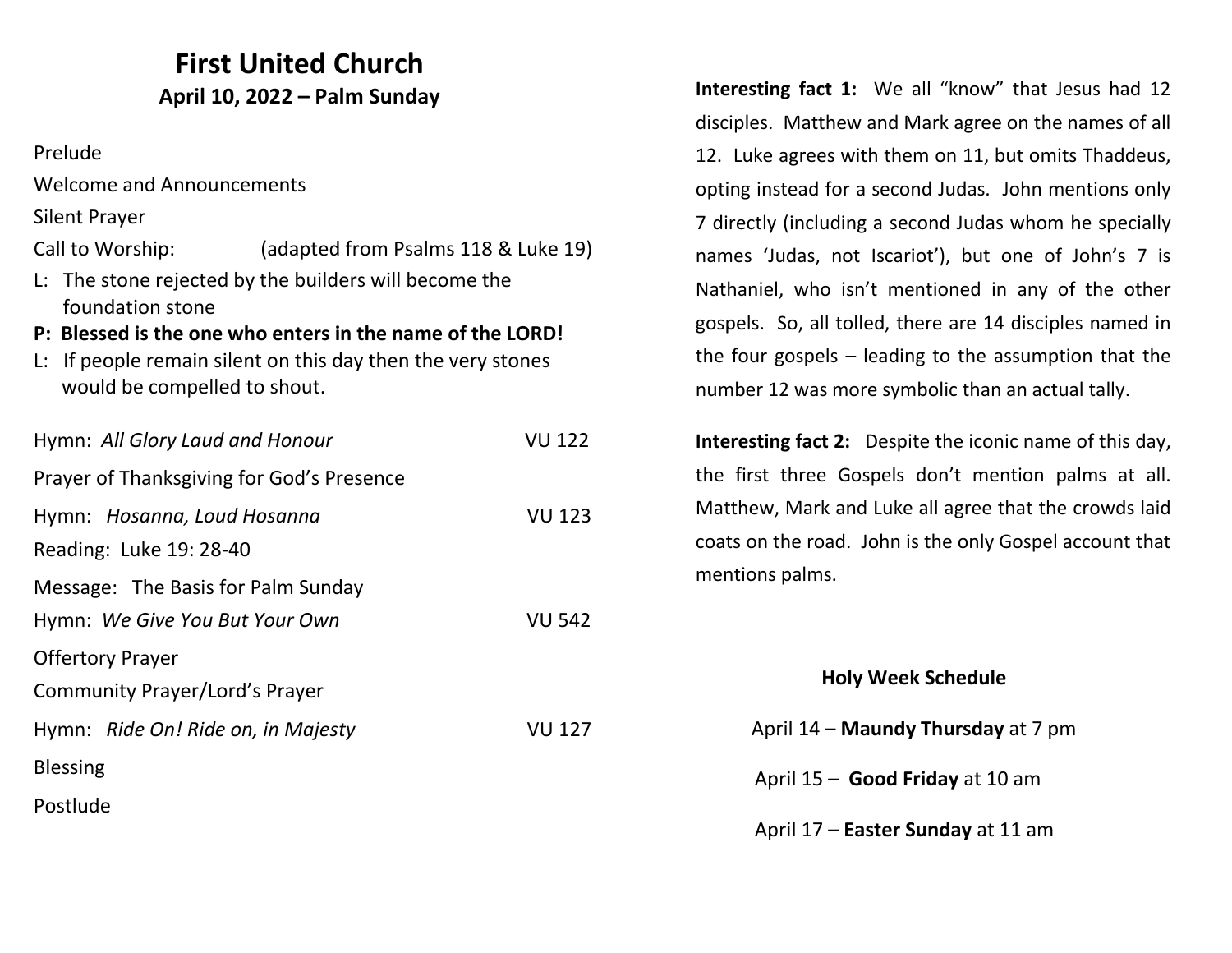We give you but your own, whate'er the gift may be: all that we have is yours alone, we give it gratefully.

#### **Ride On! Ride On in Majesty VU 127**

- 1. Ride on! Ride on in majesty! Hark! All the tribes hosanna cry: O Saviour meek, pursue thy road with palms and scattered garments strowed.
- 2. Ride on! Ride on in majesty! In lowly pomp ride on to die; O Christ, thy triumphs now begin o'er captive death and conquered sin.
- 3. Ride on! Ride on in majesty! The winged squadrons of the sky look down with sad and wondering eyes to see the approaching sacrifice.
- 4. Ride on! Ride on in majesty! In lowly pomp ride on to die; bow thy meek head to mortal pain, then take, O God, thy power, and reign.

**The Way Forward:** As you noticed when you came in, we are no longer checking ID at the door, and you can sit where you want. You're also allowed to take off your masks. And best of all, everyone is allowed to sing. It's important to remember, though, that just because we're *allowed* to do these things doesn't mean that you *must*. If you feel more comfortable sitting with a bit of separation from others, then you can do that. And if you feel comfortable wearing your mask for a while longer, then you can most certainly do that as well.

**Ukraine:** We strongly condemn Vladimir Putin's unprovoked aggression against neighbouring Ukraine. Our response is neither political or military, but we can help at least a few of the millions of refugees. The United Church is part of a humanitarian consortium called ACT Alliance. 100% of your gift goes directly to help those in need. If you want to help please be sure to make out your cheques or PAR byline to **United Church Emergency Response – Ukraine.**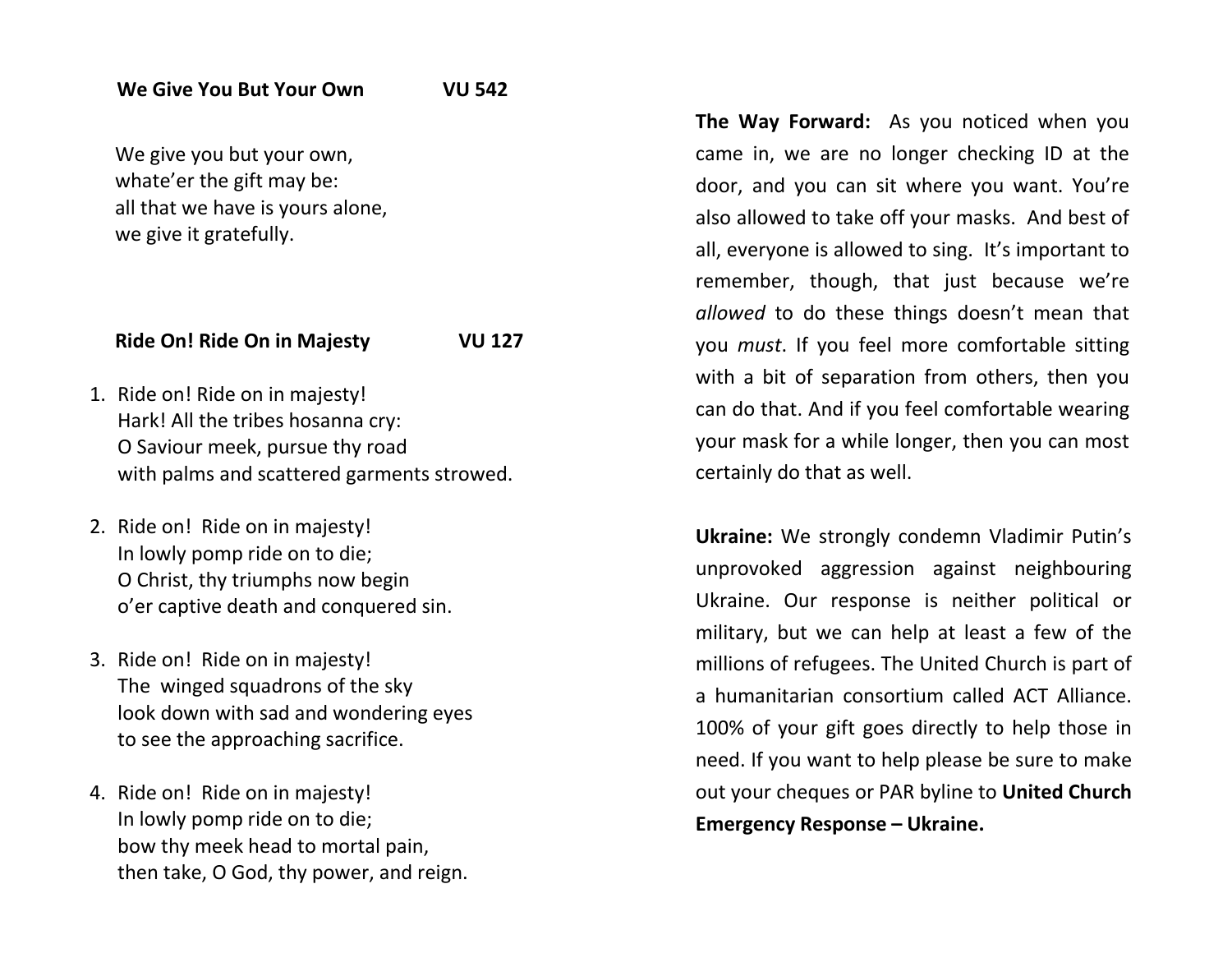All glory, laud and honour to you, Redeemer, King, to whom the lips of children made sweet hosannas ring.

- 1. You are the King of Isra el and David's royal son, now in the Lord's name coming, our King and blessed one. **R**
- 2. The multitude of pilgrims with palms before you went; our praise and prayer and anthems before you we present. **R**
- 3. To you, before your passion, they sang their hymns of praise; to you, now high exalted, our melody we raise. **R**
- 4. Their praises you accepted; accept the prayers we bring , great author of all goodness , O good and gracious king. **R**

#### **Hosanna, Loud Hosanna VU 123**

- 1. Hosanna, loud hosanna the happy children sang; through pillared court and temple the joyful anthem rang; to Jesus, who had blessed them close folded to his breast, the children sang their praises, the simplest and the best.
- 2. From Olivet they followed 'mid an exultant crowd, the victory palm branch waving, and singing clear and loud; the Lord of earth and heaven rode on in lowly state, content that little children should on his bidding wait.
- 3. "Hosanna in the highest!" That ancient song we sing , for Christ is our Redeemer; earth, let your anthems ring. O may we ever praise him with heart and life and voice, and in his humble presence eternally rejoice!